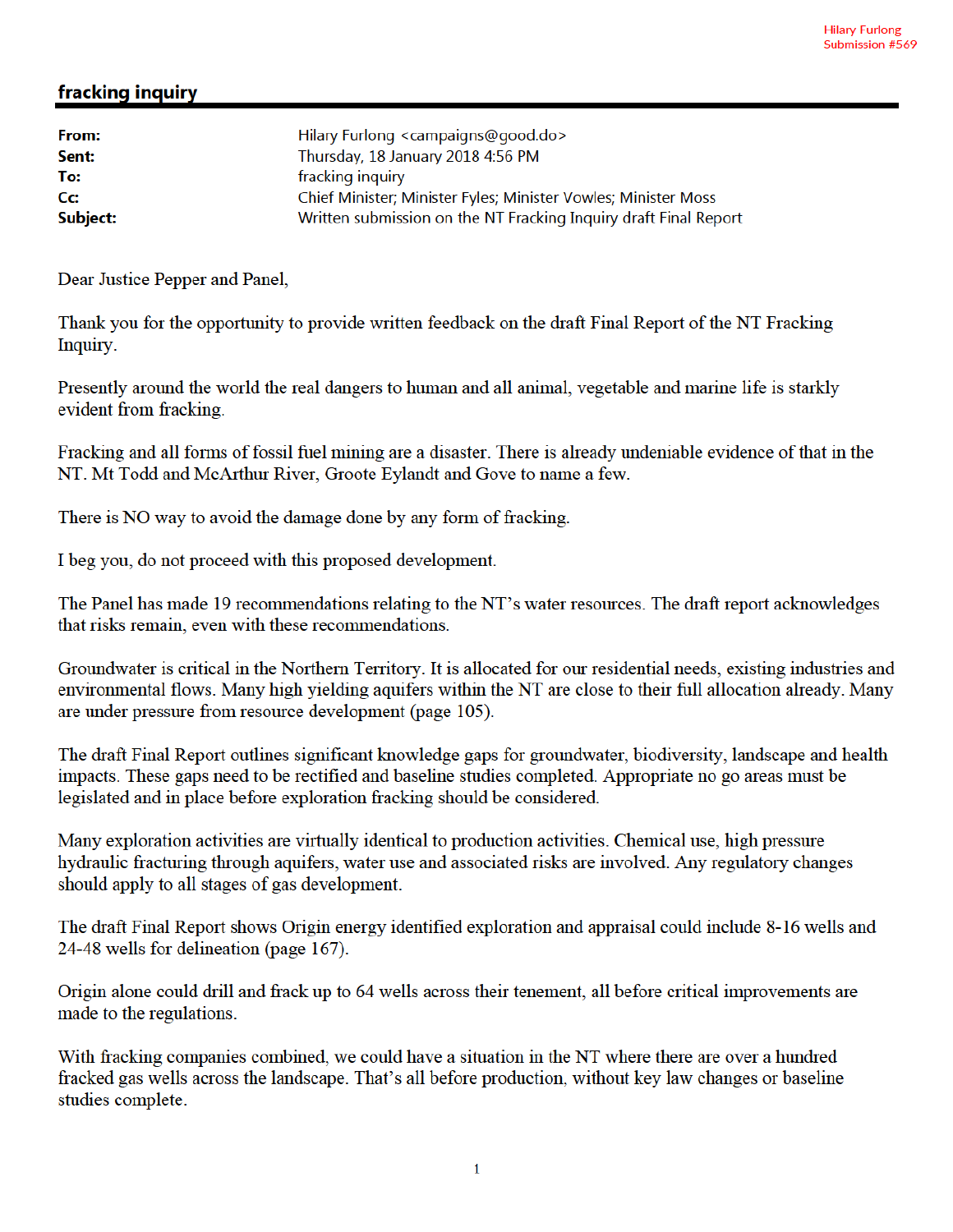Critical studies identifying no go zones will difficult to achieve in an area already littered with fracked gas exploration wells.

I support the swathe of new regulations and legislation required to try and protect landholders and water. However, that work needs to happen before the oil and gas industry is permitted to start fracking in the Northern Territory again.

The below critical recommendations must be improved and work completed BEFORE EXPLORATION fracking takes place.

Recommendation 5.1 (Enforceable code of practice for abandonment of onshore gas wells)

Recommendation 5.6 (Wastewater management framework)

Recommendation 7.1 (Water Act amended for shale extraction licence and payment for water)

Recommendation 7.4 (Strategic regional environmental and baseline assessment (SREBA), including a regional groundwater model, be developed and undertaken)

Recommendation 8.4 (Fire management plan and 10 year baseline assessment)

Recommendation 9.2 (Code of practice be developed and implemented for monitoring, detection and reporting of methane emissions)

Recommendation 10.1 (Human Health Risk Assessment prepared and approved)

Recommendation 12.11 (Social impact management plan) This recommendation should also be extended to allow for the legal right to say 'no' to fracking.

Recommendation 14.1 (Design and implement a full cost recovery system for fracking regulation)

Recommendation 14.16 (Legislation to regulate seismic surveys, drilling, hydraulic fracturing, and well abandonment)

Recommendation 14.18 (Fit and proper person test)

Recommendation 15.1 (Strategic regional environmental and baseline assessment (SREBA) undertaken and no go zones implemented)

In the NT there is a saying, "Once you frack you can't go back." Exploration fracking is no different.

Let's not wait until the production phase to put in place critical new regulations and laws.

Thank you for considering my feedback on this critical matter for the future of the Northern Territory.

Yours sincerely, Hilary Furlong Tamborine Mountain, Queensland, 4272, Australia

This email was sent by Hilary Furlong via Do Gooder, a website that allows people to contact you regarding issues they consider important. In accordance with web protocol FC 3834 we